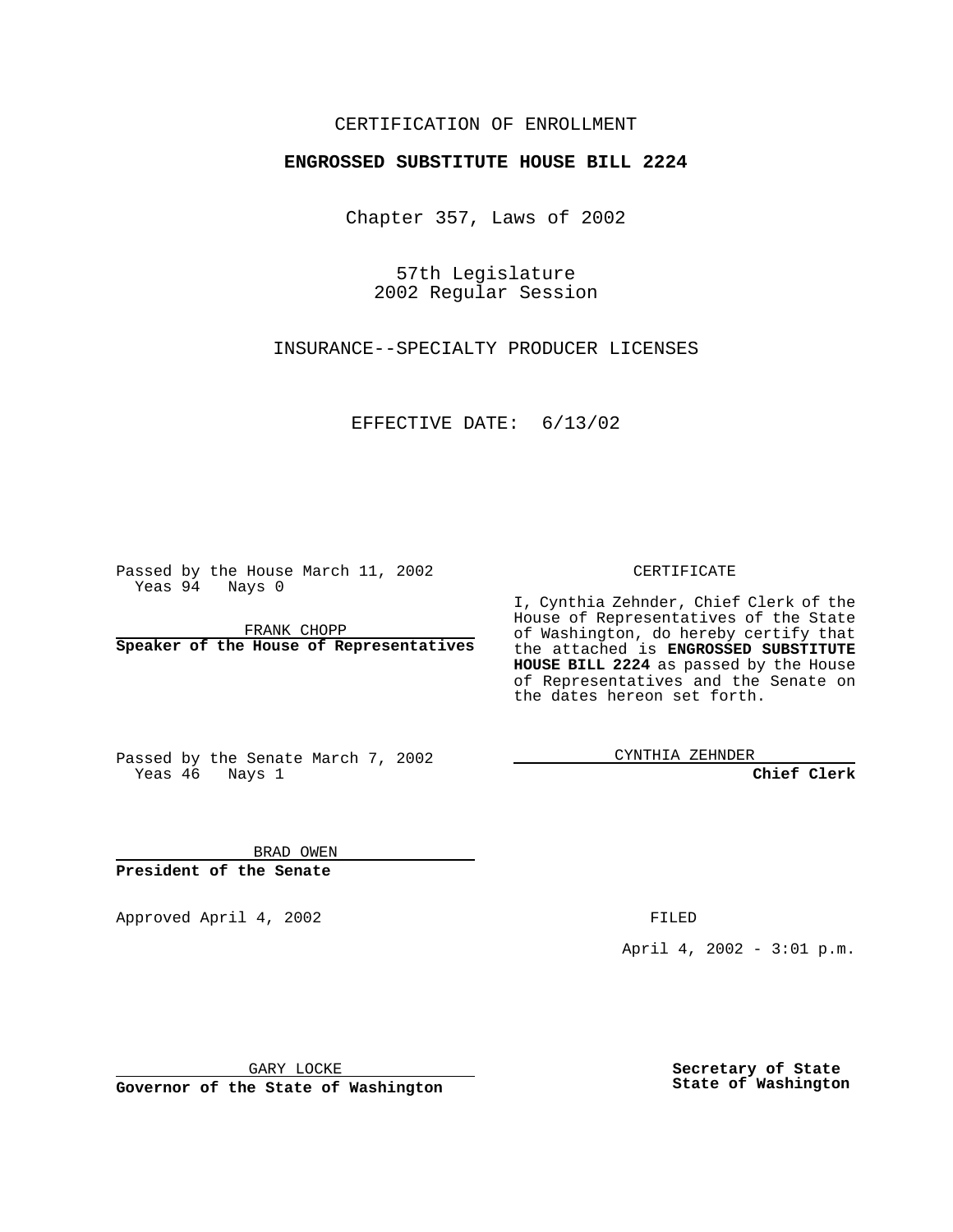## **ENGROSSED SUBSTITUTE HOUSE BILL 2224** \_\_\_\_\_\_\_\_\_\_\_\_\_\_\_\_\_\_\_\_\_\_\_\_\_\_\_\_\_\_\_\_\_\_\_\_\_\_\_\_\_\_\_\_\_\_\_

\_\_\_\_\_\_\_\_\_\_\_\_\_\_\_\_\_\_\_\_\_\_\_\_\_\_\_\_\_\_\_\_\_\_\_\_\_\_\_\_\_\_\_\_\_\_\_

AS AMENDED BY THE SENATE

Passed Legislature - 2002 Regular Session

## **State of Washington 57th Legislature 2002 Regular Session**

**By** House Committee on Financial Institutions & Insurance (originally sponsored by Representatives Benson and Hatfield)

Read first time 02/08/2002. Referred to Committee on .

 AN ACT Relating to licensing specialty producers of certain lines of insurance; and adding a new chapter to Title 48 RCW.

BE IT ENACTED BY THE LEGISLATURE OF THE STATE OF WASHINGTON:

 NEW SECTION. **Sec. 1.** The definitions in this section apply throughout this chapter unless the context clearly requires otherwise. (1) "Communications equipment" means handsets, pagers, personal digital assistants, portable computers, automatic answering devices, batteries, and their accessories or other devices used to originate or receive communications signals or service approved for coverage by rule of the commissioner, and also includes services related to the use of the devices.

 (2) "Communications equipment insurance program" means an insurance program as described in section 3 of this act.

 (3) "Communications service" means the service necessary to send, receive, or originate communications signals.

 (4) "Customer" means a person or entity purchasing or leasing communications equipment or communications services from a vendor.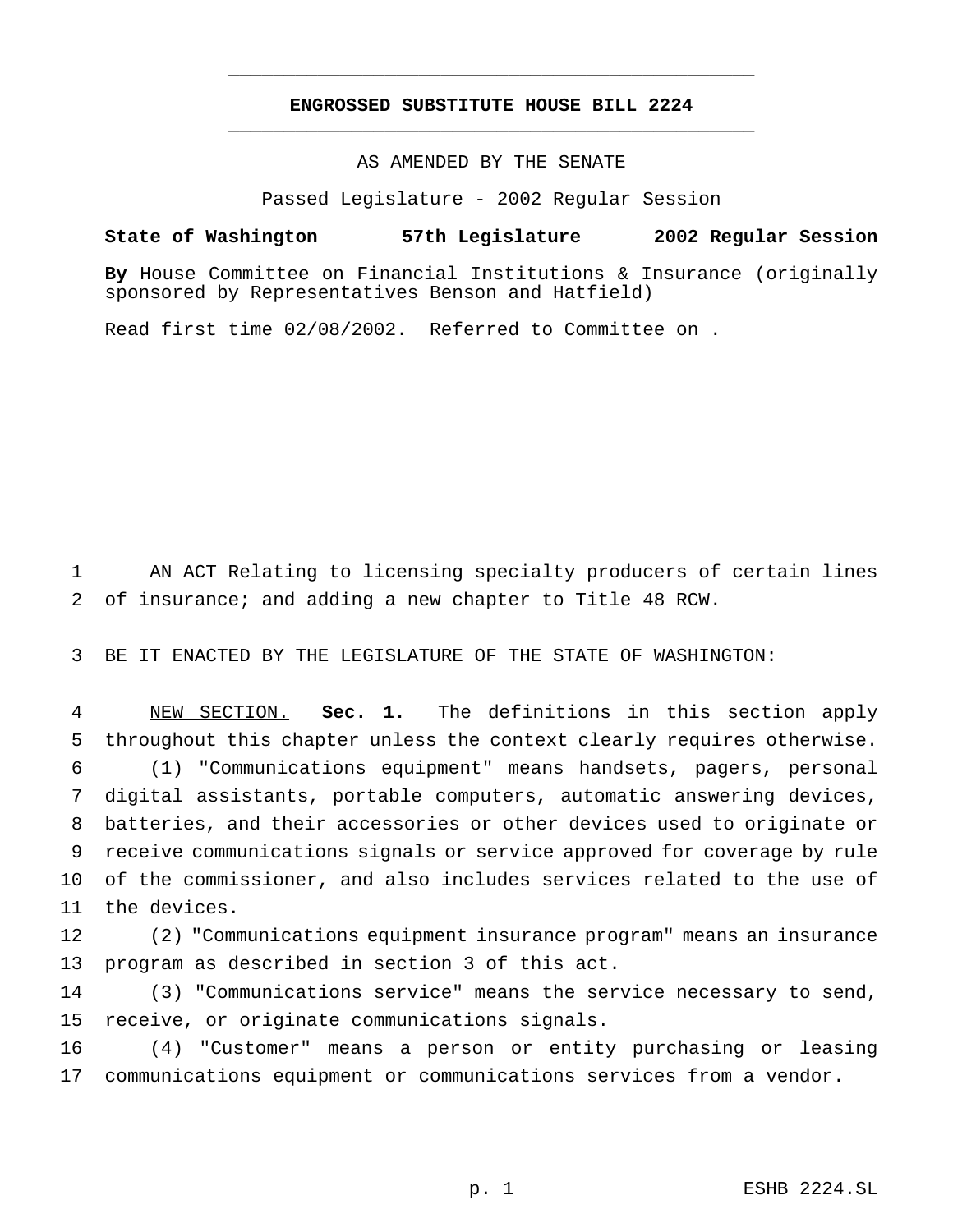(5) "Specialty producer license" means a license issued under section 2 of this act that authorizes a vendor to offer or sell insurance as provided in section 3 of this act.

 (6) "Supervising agent" means an agent licensed under RCW 48.17.060 who provides training as described in section 4 of this act and is affiliated to a licensed vendor.

 (7) "Vendor" means a person or entity resident or with offices in this state in the business of leasing, selling, or providing communications equipment or communications service to customers.

 (8) "Appointing insurer" means the insurer appointing the vendor as its agent under a specialty producer license.

 NEW SECTION. **Sec. 2.** (1) A vendor that intends to offer insurance under section 3 of this act must file a specialty producer license application with the commissioner. Before the commissioner issues such a license, the vendor must be appointed as the agent of one or more authorized appointing insurers under a vendor's specialty producer license.

 (2) Upon receipt of an application, if the commissioner is satisfied that the application is complete, the commissioner may issue a specialty producer license to the vendor.

 NEW SECTION. **Sec. 3.** A specialty producer license authorizes a vendor and its employees and authorized representatives to offer and sell to, enroll in, and bill and collect premiums from customers for insurance covering communications equipment on a master, corporate, group, or individual policy basis.

 NEW SECTION. **Sec. 4.** (1) A vendor issued a specialty producer license may not issue insurance under section 3 of this act unless: (a) At every location where customers are enrolled in communications equipment insurance programs, written material regarding the program is made available to prospective customers; and

 (b) The communications equipment insurance program is operated with the participation of a supervising agent who, with authorization and approval from the appointing insurer, supervises a training program for employees of the licensed vendor.

 (2) Employees and authorized representatives of a vendor issued a specialty producer license may only act on behalf of the vendor in the